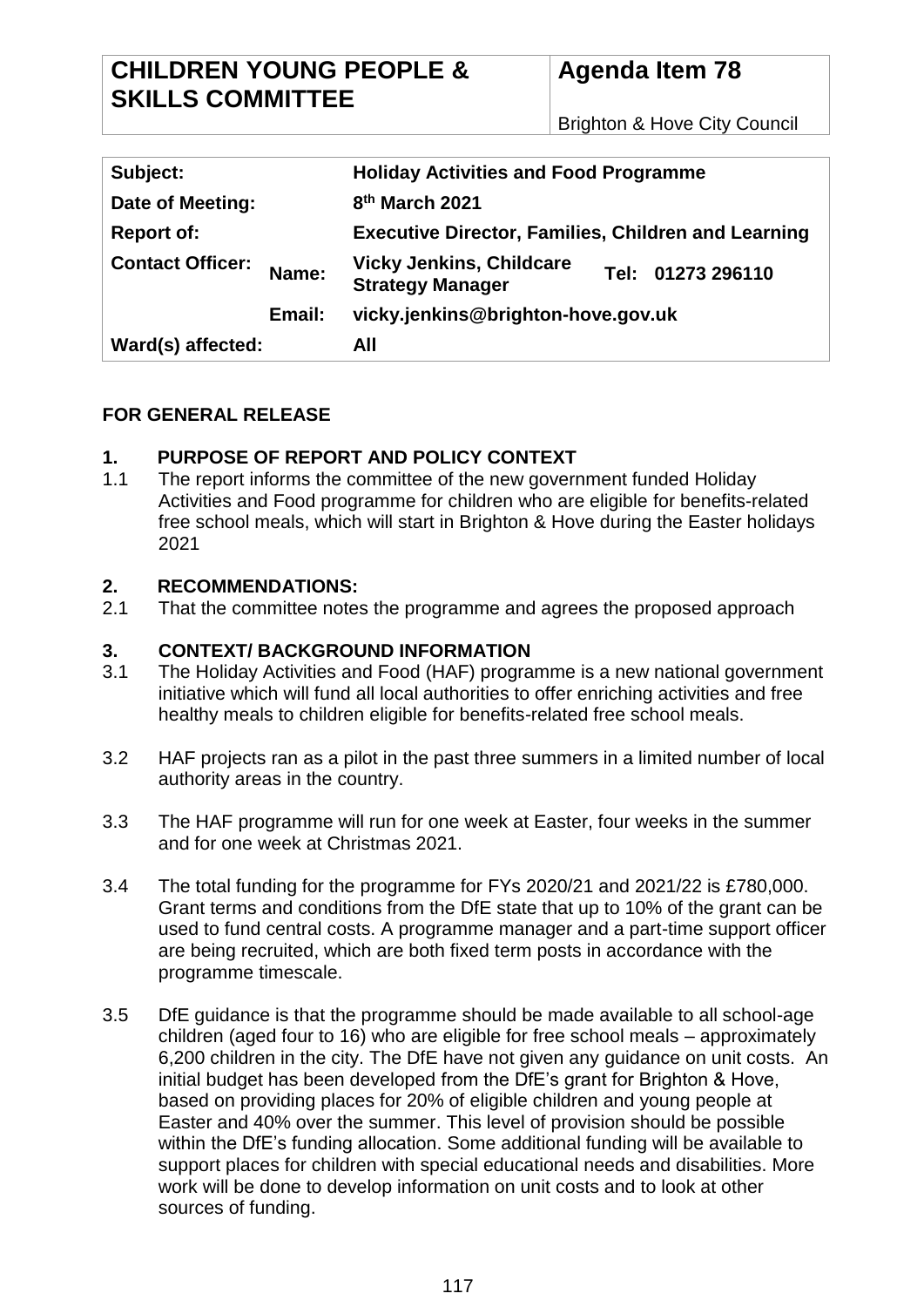- 3.6 The key elements of the programme, outlined by the DfE are:
	- Enriching activities
	- Healthy food [\(meeting school food standards\)](https://www.gov.uk/government/publications/standards-for-school-food-in-england)
	- Physical activities [\(meeting physical activity guidelines\)](https://www.gov.uk/government/collections/physical-activity-guidelines)
	- Nutritional education
	- Inclusive of children with SEND
	- For four hours a day and for four days a week
- 3.7 The DfE wants children attending to
	- Eat more healthily
	- Be more active
	- Take part in engaging and enriching activities
	- Be safe and not isolated
	- Have greater knowledge of health and nutrition
	- Be more engaged with school and other services
	- Have greater knowledge and awareness of holiday club provision
- 3.8 The programme in Brighton & Hove will be led by early years and childcare, in the FCL education and skills section, working closely with the Family Information Service and public health, with oversight from a city-wide steering group of stakeholders including representatives from education, social work, youth provision, family support, children's disability services, public health, schools, the voluntary and community sector, and the police. Meetings of the HAF steering group were held in February and March.
- 3.9 The **HAF programme for Easter 2021** will be run as a pilot because of the limited time available to set up a full programme, and because of the potential limitations of Covid-19. In addition the HAF funding available is insufficient for all FSM children in the city to be offered the programme.
- 3.10 The aim for Easter is to provide as many places as possible which:
	- provide places in wards with the highest number of children eligible for free school meals
	- ensures that both primary and secondary school children and young people are provided for
	- is accessible to and meets the needs of the diverse range of children and young people in the city, including those with SEND, and
	- can be offered within the budget available
- 3.11 An application form for funding to offer HAF activities for Easter 2021 has been developed in consultation with the council's procurement team and sent to a wide range of providers. Potential providers include Ofsted registered holiday playschemes, schools, youth providers, activity providers including sport, dance, music, art and drama and community organisations which already provide food and activities.
- 3.12 Information events were held for providers in week commencing 22<sup>nd</sup> February and the deadline for applications is  $8<sup>th</sup>$  March 2021. The council has asked for applications for funding for: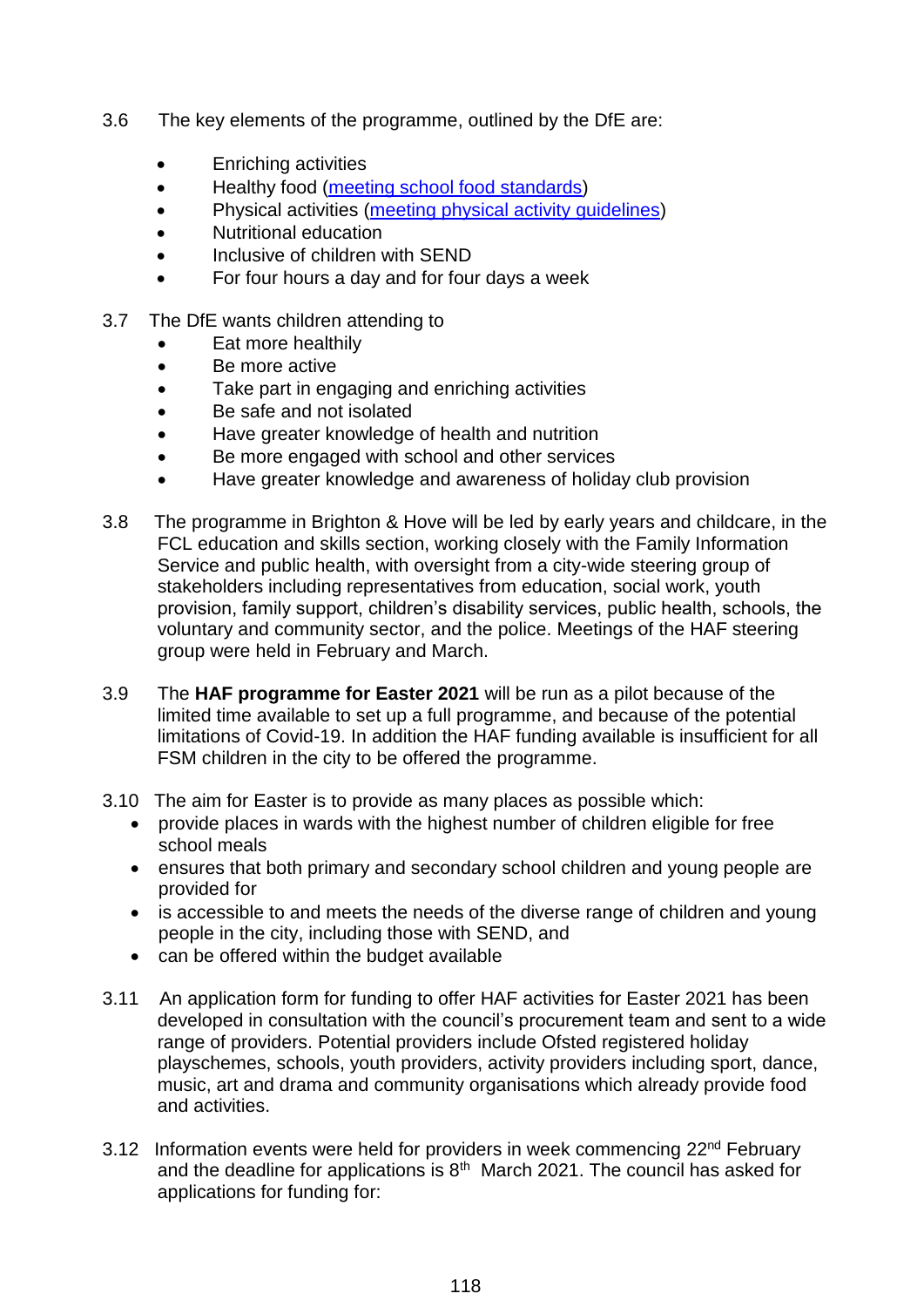- direct activities for children (and families, where appropriate) alongside a meal in a school or community setting
- if this is not possible as a result of Covid-19 restrictions in operation at the time, to be able to adjust their offer to provide on-line or home-based activities for children and families together with food parcels. This could include packed lunches or carefully sourced food that families can cook alongside an accompanying recipe and support to prepare the meal. This approach may also be appropriate for families who are reluctant for their children to attend face to face provision because of Covid-19.
- 3.13 The aim is to publicise activities to families from 17<sup>th</sup> March 2021.
- 3.14 A fuller programme will be developed for the summer and Christmas holidays.
- 3.15 Schools will play a critical role in both offering activities and engaging with children and families to ensure awareness and high take-up, as will community groups with work with more disadvantaged children and families.
- 3.16 The aim is for the HAF programme in Brighton & Hove to provide a comprehensive offer of activities which will be attractive to a wide range of children and families with a particular focus on those who are more disadvantaged.
- 3.17 The HAF is not a replacement for holiday food vouchers for FSM children. The funding is insufficient to fund food for all children and the programme will only run for six weeks of the year. DfE has been clear that HAF funding must not be used to buy food vouchers but can be used for food parcels linked to activities if necessary because of Covid-19 restrictions.

## **4. ANALYSIS & CONSIDERATION OF ANY ALTERNATIVE OPTIONS**

4.1 The DfE have set out clear guidance for how the programme should be run. Because of the short lead-in time, Covid-19 and current limited staff capacity the programme will be more limited at Easter, with wider provision developed and delivered in the summer holidays.

#### **5. COMMUNITY ENGAGEMENT & CONSULTATION**

- 5.1 A steering group has been established.
- . 5.2 For the summer the programme will include consultation with children and families to ensure that activities offered are those which are attractive to children, particularly those with SEND, and from more disadvantaged groups.

#### **6. CONCLUSION**

6.1 Committee is asked to note the HAF programme in Brighton & Hove and agree the proposed approach

#### **7. FINANCIAL & OTHER IMPLICATIONS:**

#### Financial Implications:

7.1 Expenditure will need to be contained within the grant funding resources, including the costs of the programme manager and support officer. Grant funding